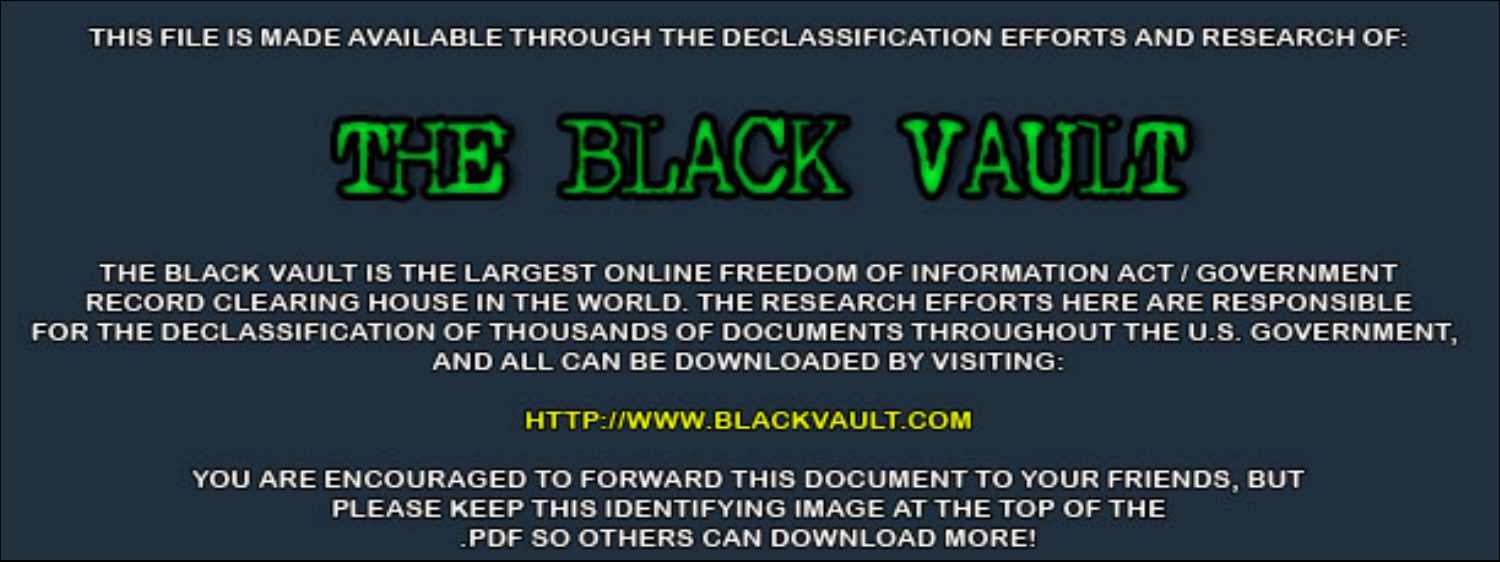# **The Scientific and Cultural Exchange**

**<sup>3</sup>**APPROVED FOR RELEASE 1994 **CIA** HISTORICAL REVIEW PROGRAM 18 Cultural Exchange<br>
APPROVED FOR RELEASE 1994<br>
CIA HISTORICAL REVIEW PROGRAM<br>
18 SEPT 95<br>
FONFIDENTIAL<br>
There to broader aims.<br>
IC AND CULTURAL EXCHANGE

.

*L*  **I** 

*Some slight scientij5c advantage sacrificed to broader aims.* 

## **THE SCIENTIFIC AND CULTURAL EXCHANGE**

#### **James McGrath**

In a recent article in this journal **1** Mr. *Amos* Wylie takes some well-aimed pot shots at the weaknesses inherent in scientific exchanges with the USSR. He points out that Soviet scientists who come to the United States are almost always dedicated Communists following a carefully prearranged plan for collection of scientific intelligence of special interest to the **USSR.** He sees these scientific mercenaries, "backed by the full coercive power of the Soviet state," making substantial contributions to Soviet scientific intelligence, particularly in fields related to development of new weapons. On the other side of the coin, he cannot see that U.S. exchange scientists get anything like an even break information-wise when they 'confront the language barrier, the closed areas, and the closed laboratory doors of the USSR.

Let us grant at the outset that a very great deal of what Mr. Wylie says is true. The case against having scientific exchanges with the USSR can be backed up by many other facts than those he cites, and the Interagency Committee on Exchanges acknowledges in its most recent annual report on intelligence evaluations of the exchange program that the Soviets could have realized a slight net gain in scientific exchanges except in the field of atomic energy, where carefully negotiated exchanges were judged to have brought a net advantage to the United States. What, then, is the use of allowing Soviet scientists to come to the United States? Or is there any use?

#### **The Larger Picture**

The answer lies in part in an over-all look at the U.S.-Soviet cultural exchange program, which includes provision for the scientific exchanges and indeed could not have been negotiated without them. The agreement for cultural exchanges with the Soviets, first signed in 1958, was renewed for the third time in March 1962. Under it, exchanges have taken place in industry, technology, agriculture, medicine, education, the performing arts, and sports, as well as science. In addition, we have exchanged motion pictures, magazines (Amerika and USSR),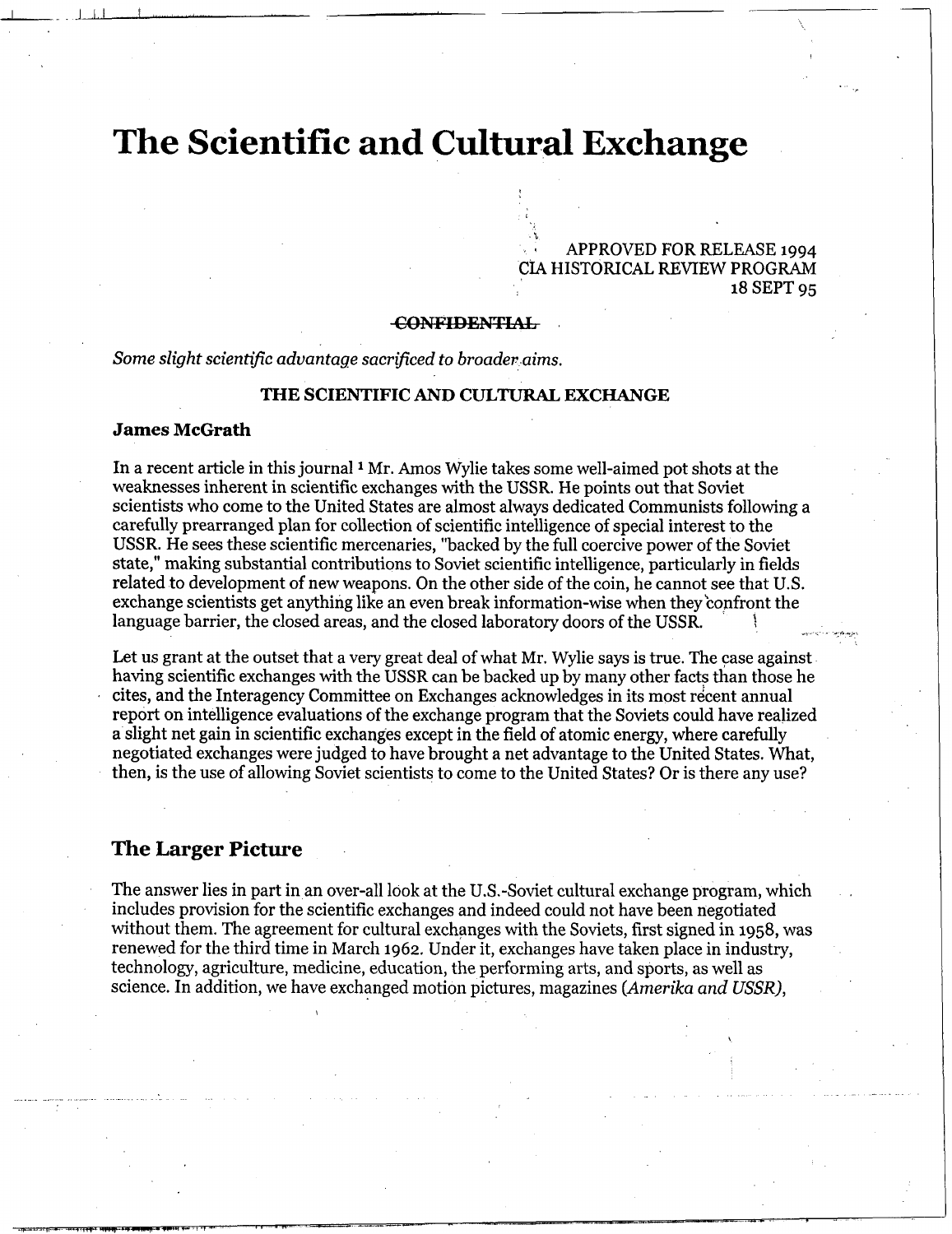exhibits, and radio-television programs as part of the cultural exchange. Finally, the agreement has encouraged the development of tourism by Soviet and U.S. citizens visiting each others' country. According to State Department sources, 7,000 **U.S.** and Soviet exchangees have participated in over **615** exchange projects during the four years, the USSR has opened its territory to more than **35,000** American tourists, and **1,200** Soviet tourists have visited the United States.

We have to consider this whole cultural exchange program as an entity, recognizing that each side will look for profit in some areas and accept losses in others. For example, on the **U.S.**  credit side, the program has made the territory of the USSR accessible to U.S, citizens in a way that could not have been imagined during the Stalin era. This has been an intelligence advantage, as well as helping to normalize relationships between the peoples of the two nations. Although, as Mr. Wylie says, we still deal with a regime which maintains strict control over the activities of its citizens, the U.S. policy of promoting exchanges is based on the hope that it will lead eventually to a still more relaxed attitude in the USSR.

We know that we risk losses in terms of technical and scientific know-how when we allow Soviet scientists to visit our laboratories and research institutes and talk with our leading scientists. But the losses can be and are minimized by, first, recognizing that this is a primary aim in the Soviet exchange strategy, and second, doing everything we can to reduce the risk. That the Soviet aim is recognized is evident in official pronouncements. In March **1961,**  President Kennedy, defending the program, voiced his caution:

> We are of course concerned that [exchanges] will be reciprocal and national security will be protected. . . .

I

The State Department similarly says in its April **1962** *Review ofExchanges:* 

**As** far as exchanges with the United States are concerned, Soviet primary goals appear to be twofold: To obtain scientific and technical information, and to paint a favorable picture of the Soviet Union and Soviet politics. . . . Because the United States is aware of this [first] goal it is able to take adequate steps against a one-way flow of information.

In his commentary on the damaging effects of scientific exchanges with the Soviets, Mr. Wylie has not recognized the very considerable amount of checking, examining, and evaluating that is brought to bear on each and every such exchange. CIA, and in particular its Ofice of Scientific Intelligence and Office of Research and Reports, plays an important part in this process. The CIA opinions on a given exchange, often along with opinions of other elements of the intelligence community and the Department of Commerce, are coordinated into one intelligence estimate for submittal to the State Department by the Interagency Committee on Exchanges. The State Department considers these intelligence judgments in making its decision to accept or reject an exchange, scientific or otherwise.

## **A Case History**

That vigilance in the matter of scientific exchanges is exercised by all concerned is illustrated in a series of incidents which occurred in **1962.** The curious train of circumstances began in January when heavy pressure was brought to bear on the Computing Center at New York University by Soviet scientist A. A. Dorodnitsyn, Director of the USSR Academy of Sciences Computing Center, to accommodate two Soviet scientists for a two-month exchange visit. This was followed in rapid succession by a request from a Soviet student to attend the Western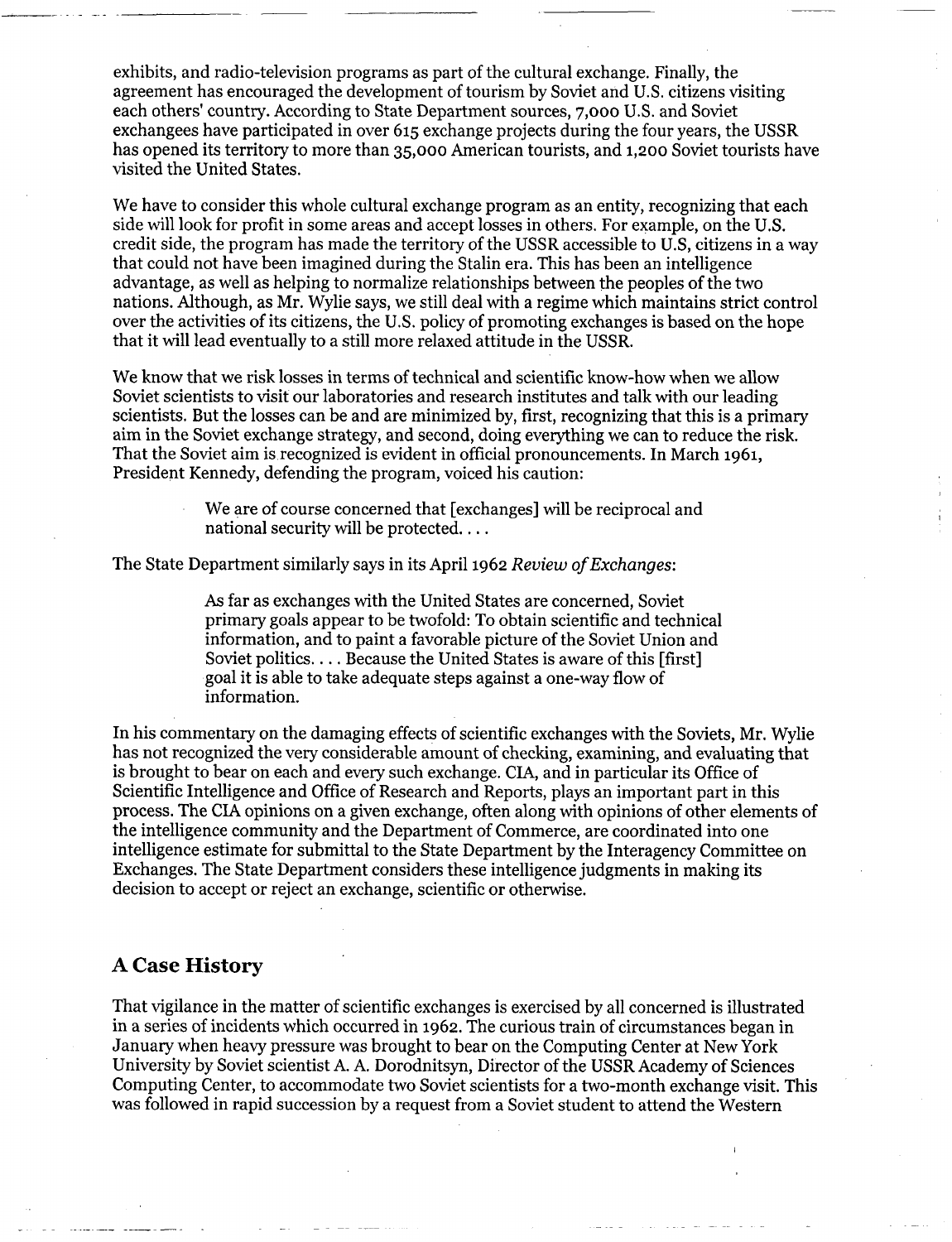Joint Computer Conference in Los Angeles, a letter to Professor James Robertson at Illinois University asking about his willingness to receive one **A.** V. Petrosian, described as a "Yerevan scientific worker," for extended study at Illinois on computer technology, and a request by a Soviet educational exchange delegation to add the IBM headquarters at Rochester, New York, to its U.S. itinerary. The last request was unique in that a Soviet Embassy official by-passed the State Department and went directly to IBM with it.

The series reached a climax when the Soviets proposed that economic expert M. M. Golansky, coming to the United States as an exchange visitor sponsored by the American Council of Learned Societies, be permitted to follow an extensive itinerary calculated to get him into areas where he could observe applications of computer technology to economic planning. Mr. Golansky, moreover, a very competent man in his field, had a record of involvement with the Soviet intelligence services.

Although the Department of State of necessity handled each of these proposals separately vis-à-vis the Soviets, inside the government they were treated as a concerted Soviet effort to get needed information on all aspects of U.S. research in automation and computer technology. In view of the USSR negotiators' having refused to include an exchange of automation specialists as part of the 1962-63 exchange agreement, the Soviet play appeared to be an attempted end run on the exchange program. After checking intelligence opinions on the matter, the State Department took the following actions:

Informed the Soviets that the proposed visit of two scientists to the NYU computer center must be held up pending a review of reciprocity requirements. To date, despite continued pressure from the Soviets, this visit has not been approved.

> Declined to allow the Soviet student to attend the Western Joint Computer Conference.

Took no action on the "Yerevan scientific worker's" request for admission to Illinois University pending an examination of reciprocity requirements.

Reduced Dr. Golansky's itinerary to a brief swing through certain eastern university computer centers doing completely unclassified research.

Refused the Soviet Educational Exchange delegation's request for a visit to IBM's Rochester plant and informed the Soviet Embassy that future requests of this kind were to be address to the State Department, not directly to a U.S. industry or research laboratory.

From this history one can see that the State Department, having assembled the necessary background information, acted promptly and vigorously to blunt the Soviet drive to exploit the exchange agreement to its own advantage. One instance, of course, does not prove that we are always successful in identifying such Soviet moves and taking prompt and effective action. But it does illustrate that a working system has been devised for assimilating information and acting on it in the best interests of the nation.

# **Uncounted Blessings**

We know that the Soviets expose their closed society to the unpredictable impact of cultural exchanges with the United States and other Western nations (France, West Germany, Sweden,